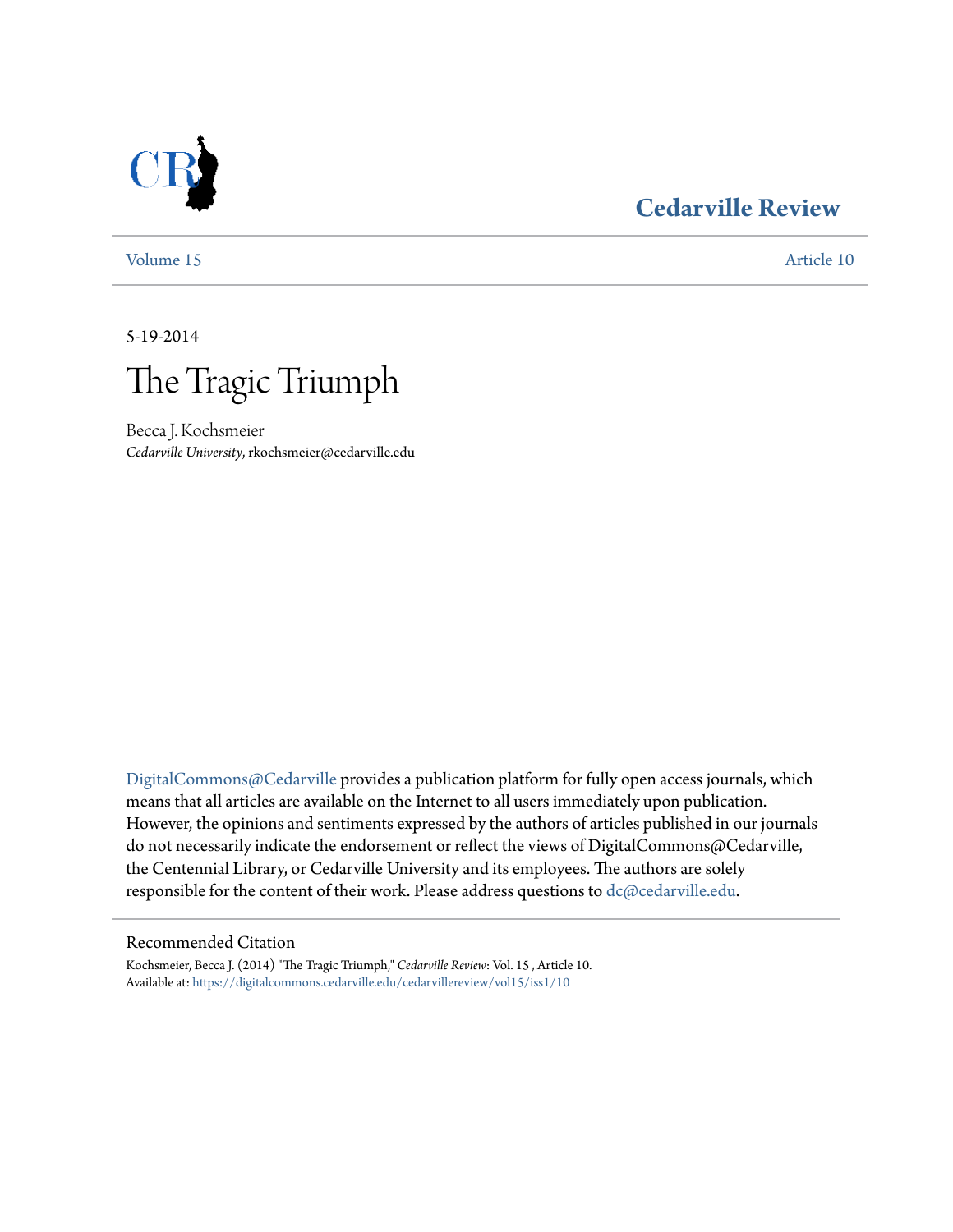## The Tragic Triumph

Browse the contents of [this issue](https://digitalcommons.cedarville.edu/cedarvillereview/vol15/iss1) of *Cedarville Review*.

#### **Description (Optional)**

This photograph of three dying roses, taken in a studio, represents the inherent beauty so often undiscovered in brokenness.

# Creative Commons License<br> **COOO**

This work is licensed under a [Creative Commons Attribution-Noncommercial-No Derivative Works 4.0](http://creativecommons.org/licenses/by-nc-nd/4.0/) [License.](http://creativecommons.org/licenses/by-nc-nd/4.0/)

#### **About the Contributor (Optional)**

Becca Kochsmeier is a journalism major from northeastern Pennsylvania. She is passionate about roller coasters, creative writing, climbing trees, book stores, and exploring unfamiliar places in the great outdoors.

Follow this and additional works at: [https://digitalcommons.cedarville.edu/cedarvillereview](https://digitalcommons.cedarville.edu/cedarvillereview?utm_source=digitalcommons.cedarville.edu%2Fcedarvillereview%2Fvol15%2Fiss1%2F10&utm_medium=PDF&utm_campaign=PDFCoverPages)

Part of the [Photography Commons](http://network.bepress.com/hgg/discipline/1142?utm_source=digitalcommons.cedarville.edu%2Fcedarvillereview%2Fvol15%2Fiss1%2F10&utm_medium=PDF&utm_campaign=PDFCoverPages)